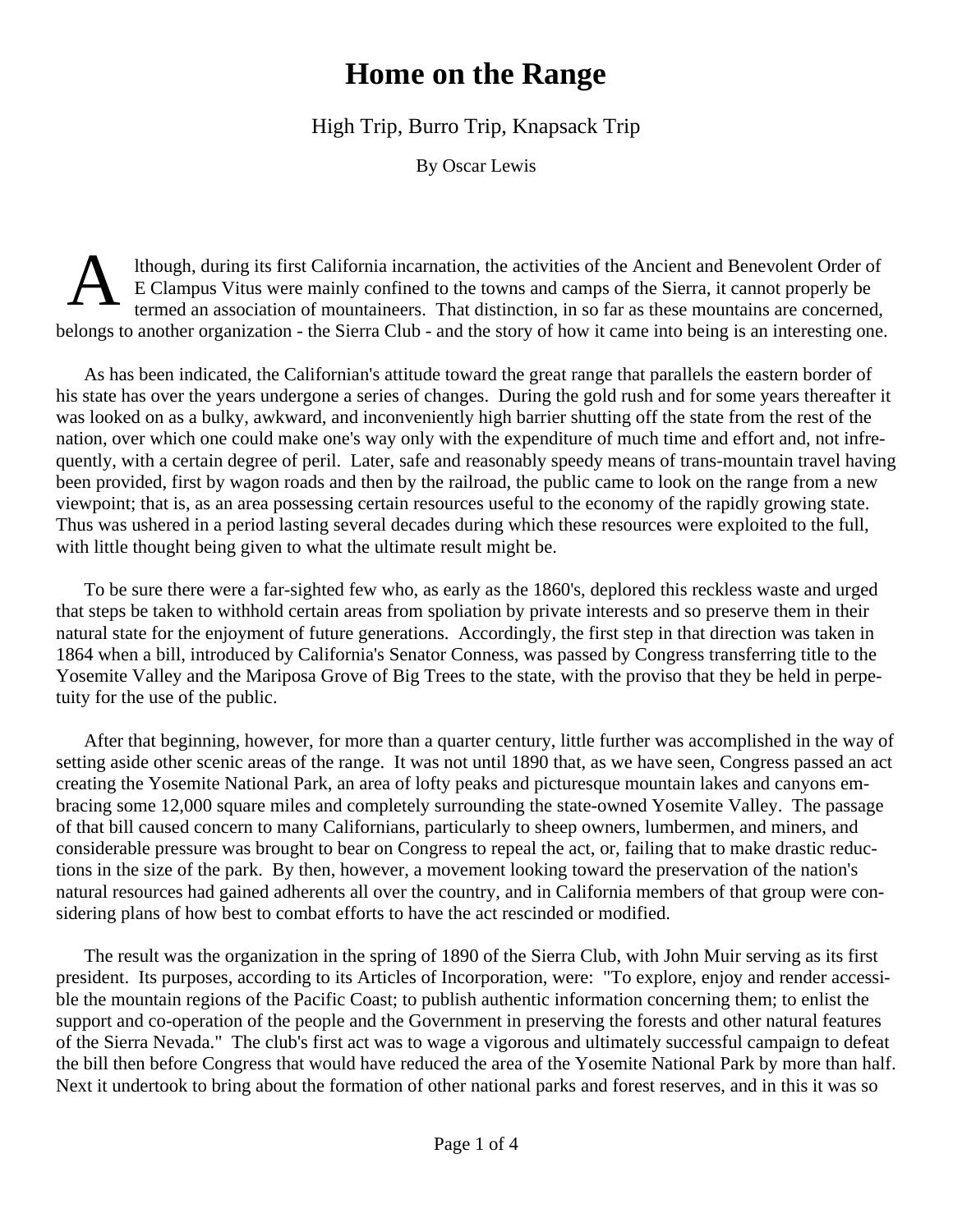successful that during the next few years a number of other large areas were set aside, both in the Sierra and elsewhere on the Pacific Coast.

During its first few years, another of the club's prime objectives was to make the scenic attractions of the range more widely known, and to that end steps were taken to encourage the building of roads and trails by which the public could reach great areas of the back country that had previously been closed to all but the hardiest mountaineers. In order to further that aim, the club in 1901 inaugurated what has ever since been its bestknown and most widely popular activity; that is, its sponsorship each year of summer camping trips into the high Sierra. During the first few seasons base camps were set up at spots within easy reach of existing roads, and from such points parties visited places of interest in the areas, scaling the neighboring peaks or setting off on two- or three-day camping trips.

Presently, however, this plan was modified, the annual outings becoming itinerant pilgrimages during which the parties made extensive tours of the remote upper sections of the range, establishing new camps each night. Such trips, lasting a month or longer, served to introduce the wonders of the high Sierra to thousands and, in nearly every case, made ardent mountain-lovers of them. The annual excursions took in many points of interest in the most rugged and picturesque parts of the range; that is, the area that lies between Mount Whitney on the south and the Yosemite National Park, including the lofty peaks and chains of mountain lakes and meadows in the upper reaches of the Kings and Kern rivers, as well as numerous other spots equally spectacular.



So popular did these mountain treks become that by the late 1930's they had grown to an unwieldy size and a new policy had to be adopted. Accordingly, now three separate excursions are offered each summer; namely, the High Trip, the Burro Trip, and the Knapsack Trip. These still visit different areas of the mountains and, as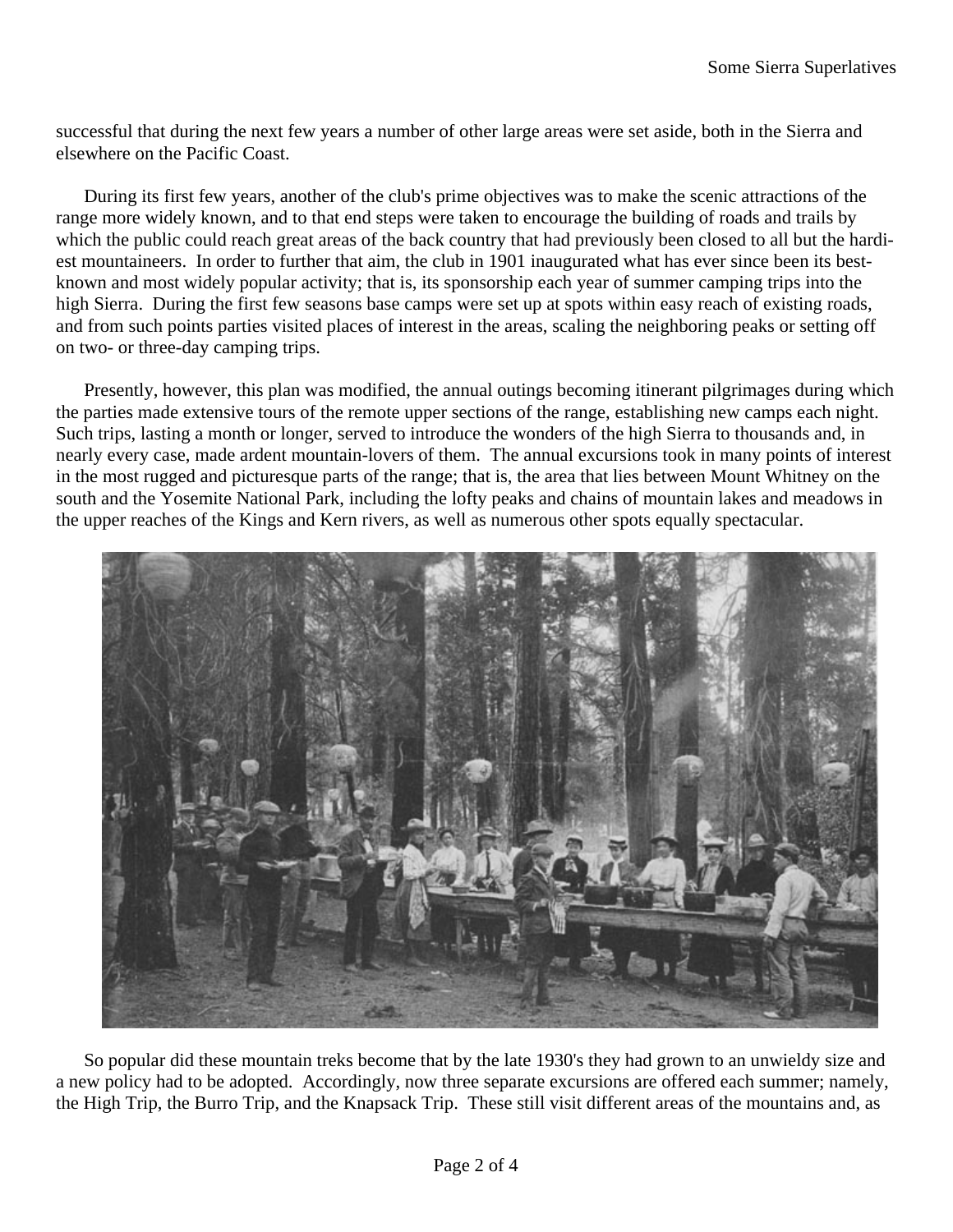their names indicate, different modes of travel. On the High Trip, pack animals carry food and supplies to one or another of a series of camping grounds, at each of which stops of from two to five days are made, the members proceeding from one camp site to the next at whatever pace suits their fancy and, on arriving, finding their meals prepared for them by commissary crews. These are commonly the most numerous groups – some joining up for a two-week period, others remaining four or six weeks -but in recent years a limit placed on the number of High Trippers to avoid grazing facilities by too many pack animals.

On the Burro Trips - normally limited to twenty members -the campers for the most part shift for themselves, learning the art of loading the little beasts that carry their supplies, and each in turn taking a hand at preparing meals for the group. These excursionists maintain a far less rigid schedule than those who take the High Trips, for both the route followed and the camping places are chosen by the members themselves, the only restriction being that, because of the burros, they must stay on or near the established mountain trails.

So far as freedom of movement is concerned, however, the third of the series, the Knapsack Trip, is supreme. For on these the members dispense with pack animals entirely, carrying their personal belongings sleeping bag, extra clothing, toilet articles, and the like, to a limit of twenty or twenty-five pounds-strapped to their backs, and progressing by whatever routes they choose to the designated camping sites, at which caches of food have been deposited in advance. There the vacationists remain for some time, cooking their own meals and visiting points of interest in the vicinity until their food supply runs low, then moving on to the next cache, and so on to the end of their tour.